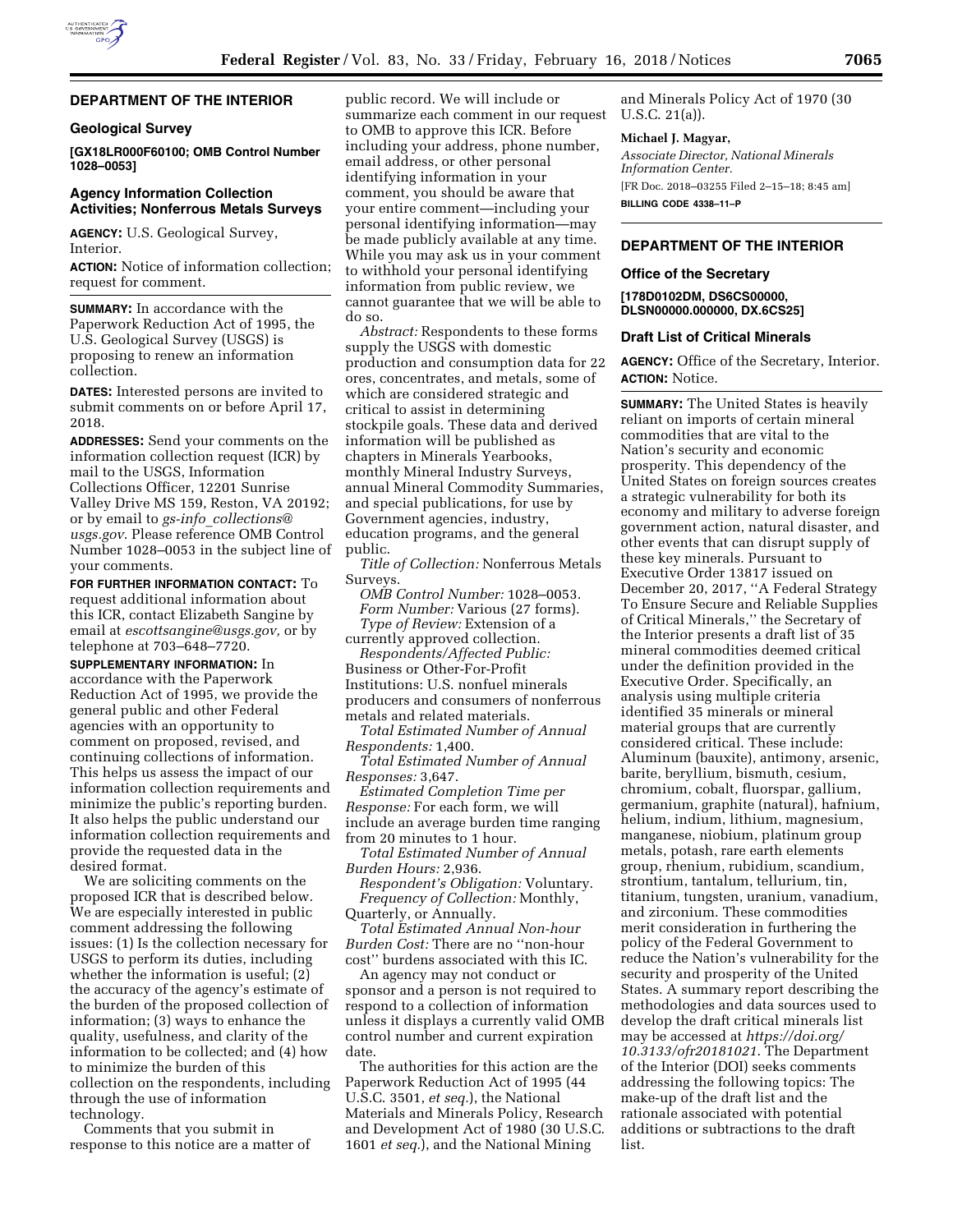**DATES:** To ensure consideration, written comments must be submitted before March 19, 2018.

**ADDRESSES:** You may submit written comments online at *[http://](http://www.regulations.gov) [www.regulations.gov](http://www.regulations.gov)* by entering ''DOI– 2018–0001'' in the Search bar and clicking ''Search,'' or by mail to Draft Critical Minerals List, MS–1621, U.S. Department of the Interior, 1849 C Street NW, Washington, DC 20240.

## **FOR FURTHER INFORMATION CONTACT:**  Ryan Nichols, (202) 208–7250, *[ryan](mailto:ryan_nichols@ios.doi.gov)*\_ *[nichols@ios.doi.gov](mailto:ryan_nichols@ios.doi.gov)*. Persons who use a telecommunications device for the deaf (TDD) may call the Federal Relay Service (FRS) at 1–800–877–8339 to contact Mr. Nichols during normal business hours. The FRS is available 24 hours a day, 7 days a week, to leave a message or question with this individual. You will receive a reply during normal business hours. Normal business hours are 9:00 a.m. to 5:30 p.m., Monday through Friday, except for

Federal holidays. **SUPPLEMENTARY INFORMATION:** Executive Order 13817 of December 20, 2017 (82 FR 60835, December 26, 2017), section 2(b), directs the Secretary of the Interior, in coordination with the Secretary of Defense and in consultation with the heads of other relevant executive departments and agencies (agencies), to publish a list of critical minerals in the **Federal Register**.

A ''critical mineral'' as defined by the Executive Order is a mineral identified to be (i) a non-fuel mineral or mineral material essential to the economic and national security of the United States, (ii) the supply chain of which is vulnerable to disruption, and (iii) that serves an essential function in the manufacturing of a product, the absence of which would have significant consequences for the U.S. economy or national security.

The critical mineral screening methodology developed by the National Science and Technology Council Subcommittee on Critical and Strategic Mineral Supply Chains (CSMSC) in 2016 and updated in 2018, served as the starting point for the development of the draft list. The screening tool was designed to identify and prioritize minerals or mineral materials for indepth study to evaluate risks to security of supply. Additional tools and sources of information used to produce the draft critical minerals list were as follows: (i) U.S. net import reliance statistics as published annually in the U.S. Geological Survey (USGS) Mineral Commodity Summaries; (ii) USGS Professional Paper 1802 ''Critical Mineral Resources of the United States''; (iii) inputs from the Department of Defense; (iv) the National Defense Authorization Act for fiscal year 2018; (v) Department of Energy/Energy Information Administration uranium

statistics in the 2016 Uranium Marketing Annual Report; and (vi) the judgment of subject matter experts of the USGS and other U.S. Government agencies, including representatives of other DOI Bureaus and members of the CSMSC Subcommittee.

The draft list of critical mineral commodities has been simplified through categorization. The rare earth elements include the lanthanides and yttrium. The platinum group elements include platinum, palladium, rhodium, ruthenium, and iridium.

Several of the materials on the draft list can only be recovered cost effectively as byproducts of other more common mineral commodities which may not meet the criteria for being included on the draft list. Tellurium, for example, is a byproduct of copper refining. Rhenium is a byproduct of molybdenum processing. Despite these codependences, neither copper nor molybdenum is among the materials designated as critical.

Mineral criticality is not static, but changes over time. This analysis represents a snapshot in time that should be reviewed and updated periodically using the most recently available data in order to accurately capture rapidly evolving technological developments and the consequent material demands.

**BILLING CODE 4334–63–P**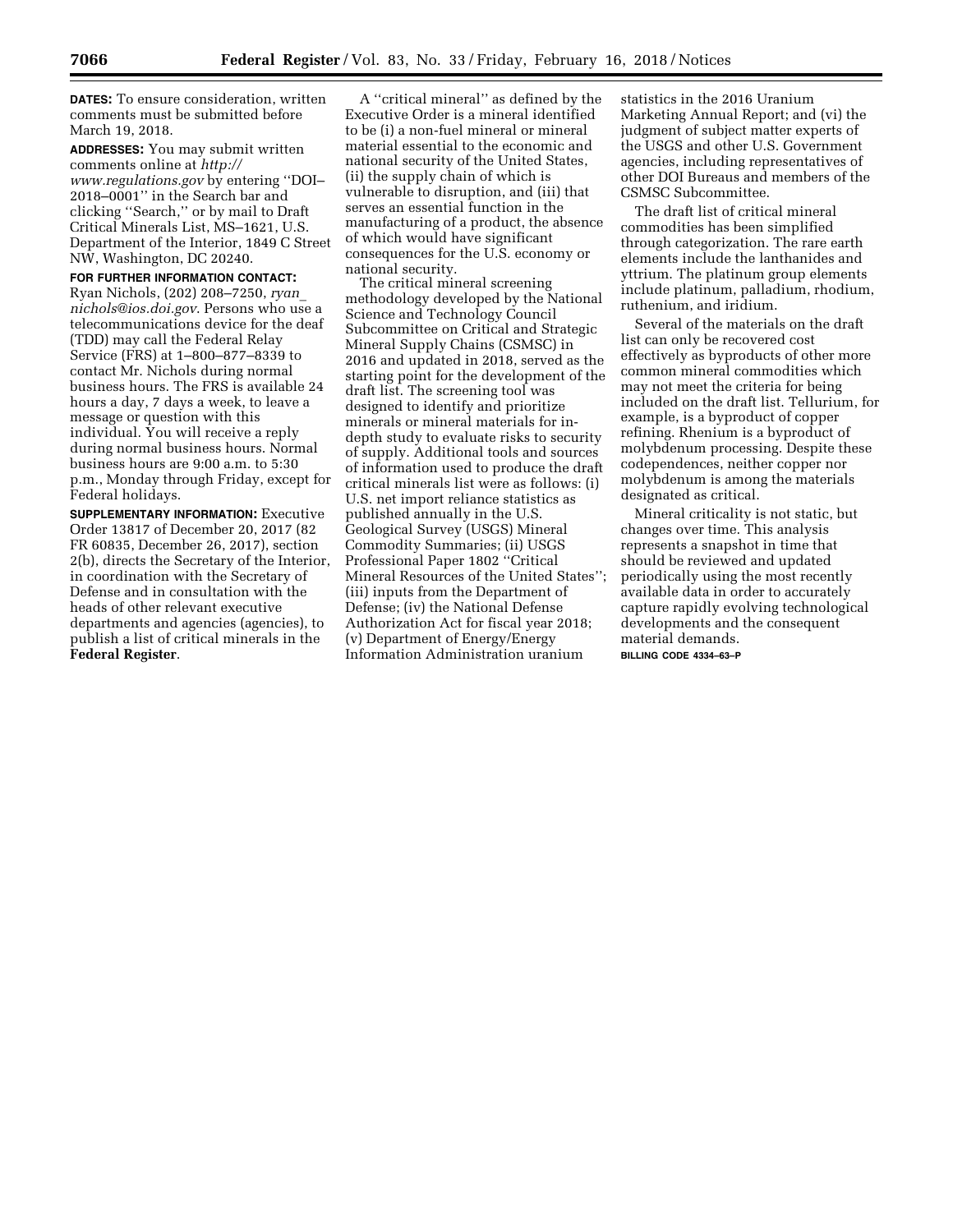# Table 1: Draft List of critical minerals

| <b>Mineral</b>         | <b>Sectors</b>          |         |        |                                  |                                |       | Top                     | Top                       | Notable example application                                                     |
|------------------------|-------------------------|---------|--------|----------------------------------|--------------------------------|-------|-------------------------|---------------------------|---------------------------------------------------------------------------------|
| commodity              | Aerospace (non-defense) | Defense | Energy | Telecommunications & electronics | Transportation (non-aerospace) | Other | Producer                | <b>Supplier</b>           |                                                                                 |
| Aluminum               |                         |         |        |                                  |                                |       | China                   | Canada                    | Aircraft, power transmission lines,<br>lightweight alloys                       |
| Antimony               |                         |         |        |                                  |                                |       | China                   | China                     | Lead-acid batteries                                                             |
| Arsenic                |                         |         |        |                                  |                                |       | China                   | China                     | Microwave communications<br>(gallium arsenide)                                  |
| <b>Barite</b>          |                         |         |        |                                  |                                |       | China                   | China                     | Oil and gas drilling fluid                                                      |
| Beryllium              |                         |         |        |                                  |                                |       | United<br><b>States</b> | Kazakhstan                | Satellite communications, beryllium<br>metal for aerospace                      |
| <b>Bismuth</b>         |                         |         |        |                                  |                                |       | China                   | $\overline{\text{China}}$ | Pharmaceuticals, lead-free solders                                              |
| Cesium and<br>rubidium |                         |         |        |                                  |                                |       | Canada                  | Canada                    | Medical applications, global<br>positioning satellites, night-vision<br>devices |
| Chromium               |                         |         |        |                                  |                                |       | South<br>Africa         | South Africa              | Jet engines (superalloys), stainless<br>steels                                  |
| Cobalt                 |                         |         |        |                                  |                                |       | Congo<br>(Kinshasa)     | Norway                    | Jet engines (superalloys),<br>rechargeable batteries                            |
| Fluorspar              |                         |         |        |                                  |                                |       | China                   | Mexico                    | Aluminum and steel production,<br>uranium processing                            |
| Gallium                |                         |         |        |                                  |                                |       | China                   | China                     | Radar, light-emitting diodes (LEDs),<br>cellular phones                         |
| Germanium              |                         |         |        |                                  |                                |       | China                   | China                     | Infrared devices, fiber optics                                                  |
| Graphite<br>(natural)  |                         |         |        |                                  |                                |       | China                   | China                     | Rechargeable batteries, body armor                                              |
| Helium                 |                         |         |        |                                  |                                |       | United<br><b>States</b> | Qatar                     | Cryogenic [magnetic resonance<br>imaging (MRI)]                                 |
| Indium                 |                         |         |        |                                  |                                |       | China                   | Canada                    | Flat-panel displays (indium-tin-<br>oxide), specialty alloys                    |
| Lithium                |                         |         |        |                                  |                                |       | Australia               | Chile                     | Rechargeable batteries, aluminum-<br>lithium alloys for aerospace               |
| Magnesium              |                         |         |        |                                  |                                |       | China                   | China                     | Incendiary countermeasures for<br>aerospace                                     |
| Manganese              |                         |         |        |                                  |                                |       | China                   | South Africa              | Aluminum and steel production,<br>lightweight alloys                            |